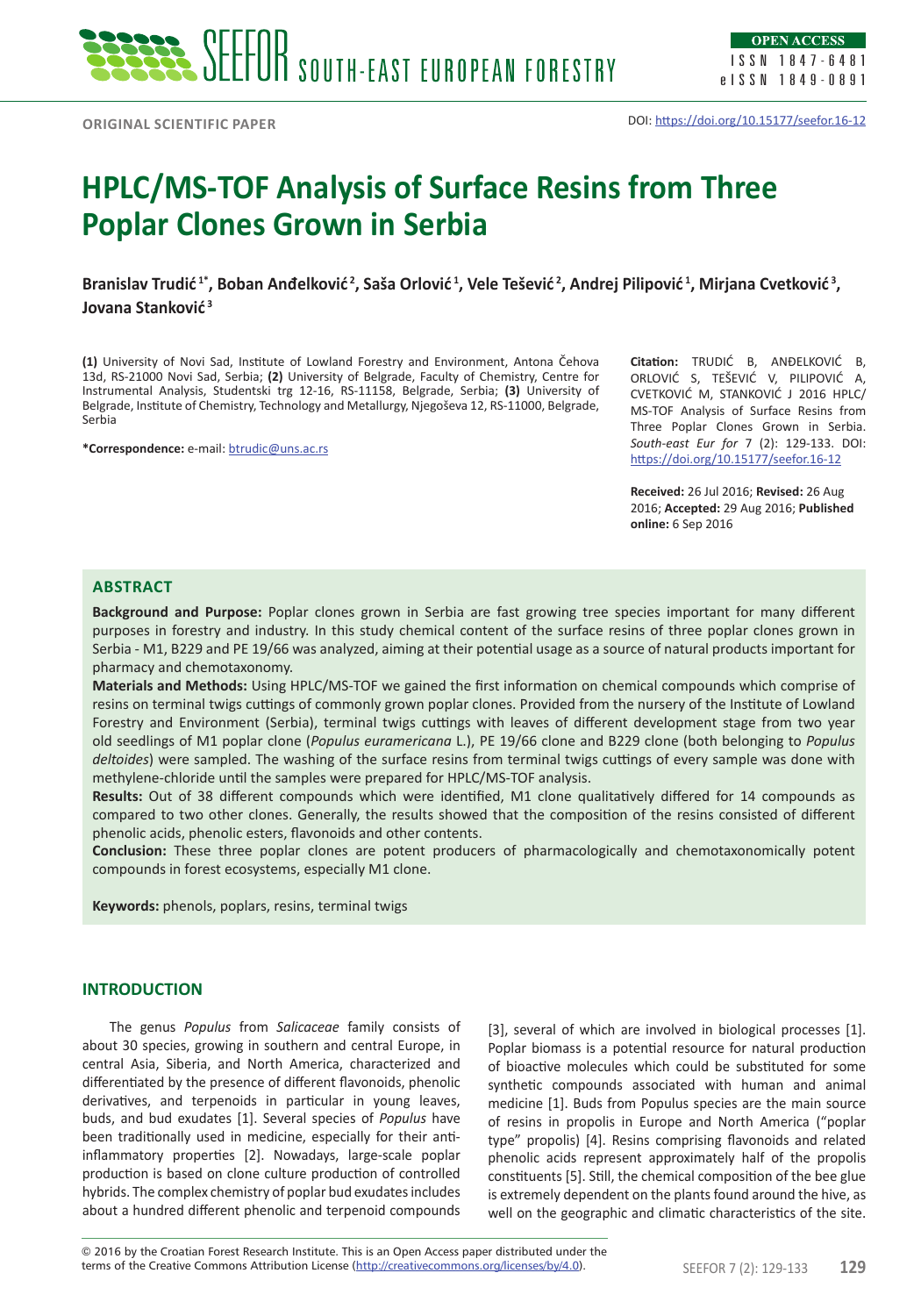Less commonly, species such as *Betula, Ulmus, Pinus, Quercus, Salix* and *Acacia* are also used in the production of propolis by bees [6, 7]. For the first time, the chemical composition of the cuticular waxes of poplar clones from Serbia was done and the results of GC/MS analysis showed that there are no significant differences in presence of alkanes: *n*-nonacosane, *n*-hexacosane, *n*-untriacosane and *n*-octacosane within leaf wax of these three clones [8].

Chemical content of the surface resins from three poplar clones was in the focus of this research. This type of chemical analysis of the surface resins from any fast-growing tree species from Serbia has previously not been undertaken.

## **MATERIALS AND METHODS**

#### **The Sampling of Plant Material**

Five terminal twigs cuttings with healthy leaves of different development stage from two year old seedlings of M1 (Panonnia) poplar clone (*Populus euramericana* L.), cl. PE 19/66 and cl. B229 (both belonging to *Populus deltoides*) were sampled at the same time from the nursery collection of the Institute of Lowland Forestry and Environment, University of Novi Sad. The collections were grown as separate plantations, consisting of seedlings of the same age and origin, and influenced by the same climatic and weather conditions since they have been grown in the open. The two *Populus deltoides* clones B-229 and PE 19/66, and the hybrid *P. x canadensis* clone M-1 have previously been reported to be suitable for high biomass plantations [9-11]. *Populus deltoides* clones such as PE 19/66 were showed greater net photosynthesis than hybrid poplars (e.g. M-1), but hybrids were superior in water use efficiency [12]. The collections are part of the experimental Kać Forest estate located north-east from the city of Novi Sad, near the Kać village (N45° 17' 41" E19° 53' 30"). The genetic structure of the M1 and B229 clones has previously been determined through SSR and AFLP marker system and published, confirming the specific DNA profile of two different species originating from this nursery collection [13]. As the objective of the study was to examine the chemical composition and not the variability between single plants, the results were obtained for one pooled sample of terminal twigs cuttings with leaves from five plants per cultivar.

#### **Preparation of Resin Extracts**

Terminal twigs cuttings were immediately transported in sterile plastic bottles (5 mL volumes) on ice to laboratories of the Centre for Instrumental Analysis in Belgrade. Poplar clones' surface resins were washed out from the terminal shoots with 10 mL dichlormethane. Afterwards, the extracts were evaporated under a stream of  $N<sub>2</sub>$  for 23 minutes and dissolved in methanol at a concentration of 10 mg/mL, respectively.

#### **HPLC/MS-TOF Analysis**

High-resolution Liquid Chromatography/Photo-Diode Array/Electro Spray/Time of Flight mass spectra (HRLC/PDA/ ESI/TOF MS) were measured on a HPLC instrument (Agilent 1200 Series) equipped with an autosampler, using a Zorbax Eclipse Plus C18 analytical column (1.8  $\mu$ m particle size, 4.6  $\times$ 150 mm i.d., Agilent Technologies), and a PDA detector (DAD) coupled with a 6210 TOF LC/MS system (Agilent Technologies).

The mobile phase for HRLC/PDA/ESI/TOF MS was 0.2% formic acid in water (A) and acetonitrile (B), and analyses were carried out under the following conditions: (0-3 min) 10% B, (3-8 min) 10-25% B, (8-11 min) 25% B, (11-18 min) 25-30% B, (18-48 min) 30-40% B, (48-68 min) 40-60% B, (68-88 min) 60- 90% B, (88-100 min) 90% B, (100-101 min) 90-10% B, and (101- 120 min) 10% B. The flow rate was 1.20 mL·min<sup>-1</sup>, the injection volume was 5 μL, while the temperature of the column oven was set at 40°C. UV Spectral data from all peaks were accumulated in the range of 190-450 nm and chromatograms were recorded at 280 nm. MS data have been collected by applying the following parameters: ionization, negative ESI capillary voltage 4000 V, gas temperature 350°C, drying gas 12 L·min<sup>-1</sup>, nebulizer pressure 45 psi, fragmentor voltage 140 V, mass range 100-2000 *m/z*. A personal computer system running MassHunter Workstation software was used for data acquisition and processing.

Exact mass measurements of pseudomolecular ions of analytes performed with a time-of-flight (TOF) mass spectrometer in negative polarity mode enabled the determination of molecular formula of most of the constituents. All identified compounds exhibited quasi-molecular ion [M-H]<sup>-</sup> in the negative mode, confirming the molecular mass. Peak identification was mainly tentative, by comparison of their retention time, mass, and UV spectra with the literature data. For nine compounds we had standards for additional conformation of identification.

#### **RESULTS AND DISCUSSION**

Thirty-eight different compounds in resin extract of M1 clone and 24 common compounds within resin extract of B229 and PE 19/66 clones (Table 1, Figure 1) were identified. Fourteen compounds were unique for M1 clone, giving possibility to use them as potential species specific chemotaxonomic markers. Those are the compounds belonging to the caffeic, coumaryl and pinobaksin groups of compounds.

Our HPLC/MS-TOF analysis confirmed that Serbian poplar clones mainly consists of three groups of phenolic compounds: phenolic acids (caffeic acid, *p*-coumaric acid, cynammic acid), phenolic esters, and flavonoid aglycons of flavanones (pinocembrin, pinobaksin), flavonols (galangin, quercaetin and kaempferol), flavones (chrysin and its derivates, apigenin). We have also identified salycilate like populin. The results obtained in the experiment were compared with literature data on *P. nigra* HPLC bud and propolis analysis in the following text. Black poplar buds are coated with a viscous substance, an exudate which contains different varieties of phenolic compounds: flavonoid aglycons and their chalcones and phenolic acids and their esters [2]. Also, the chemical characterization of bud exudate has allowed the identification among the flavonoid aglycons of some flavanones such as pinocembrin and pinostrobin, some flavonols such as galangin, quercetin and kaempferol, some flavones such as chrysin and apigenin [14-16] and some esters of phenolic acids, similar to our data when it comes to the phenolic content. Such compounds have also been reported in propolis [17]. Bud extract of *P. nigra* was mainly composed of phenolic acids (caffeic, *p*-coumaric, ferulic,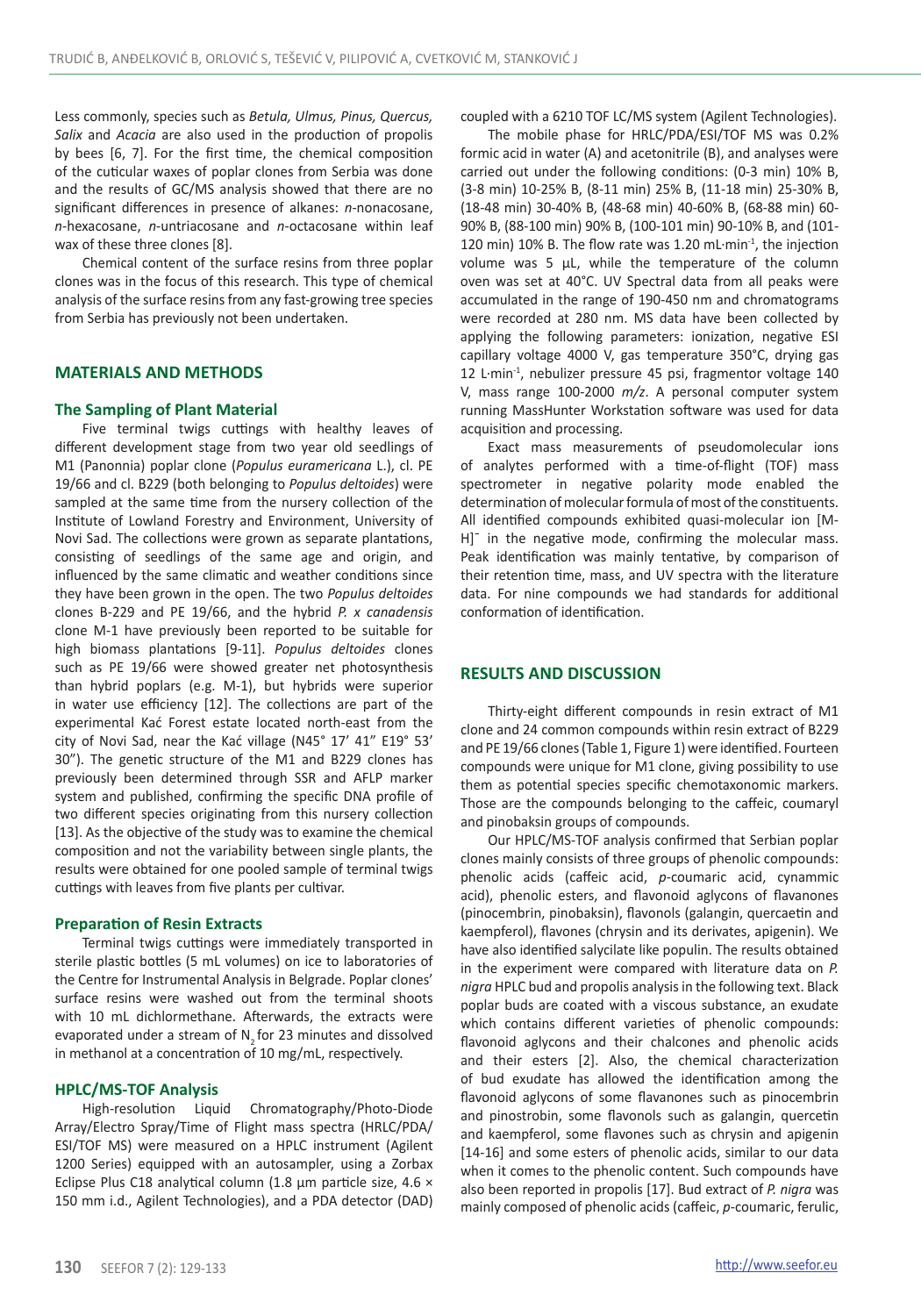**TABLE 1.** A list of identified compounds within surface resins of three poplar clones. Abbreviation NI means Not Identified. Compounds marked with \* were previously reported in Trudić *et al.* [20]. Bolded compounds are compounds identified by internal standards.

| No.            | UV max          | Quasi-molecular<br>ion [M-H] <sup>-</sup> | Exact<br>mass | Molecular<br>formula | Compound name                       | M1<br>Clone                      | <b>B229</b><br>Clone             | PE19/66<br>Clone |
|----------------|-----------------|-------------------------------------------|---------------|----------------------|-------------------------------------|----------------------------------|----------------------------------|------------------|
| $\mathbf{1}$   | 198; 216; 274   | 109,0287                                  | 110,0360      | $C_6H_6O_2$          | Benzenediol                         | $\ddot{}$                        | $\ddot{}$                        | $\ddot{}$        |
| $\overline{2}$ | 198; 216; 274   | 123,0442                                  | 124,0515      | $C_7H_8O_7$          | Methyl benzenediol                  | $\ddot{}$                        | $\ddot{}$                        | $\ddot{}$        |
| 3              | 230; sh296; 324 | 179,0341                                  | 180,0414      | $C_qH_8O_4$          | Caffeic acid *                      | $\ddot{}$                        | $\ddot{}$                        | $\ddot{}$        |
| 4              | sh290, 310      | 163,0372                                  | 164,1445      | $C_qH_qO_q$          | p-Coumaric acid *                   | $\ddot{}$                        | $\ddot{}$                        | $\ddot{}$        |
| 5              | 244; sh296; 322 | 423,1294                                  | 424,1364      | $C_{20}H_{24}O_{10}$ | Furanocoumarin                      | $\ddot{}$                        | $\ddot{}$                        | $\ddot{}$        |
| 6              | 234; 288        | 285,0762                                  | 286,0835      | $C_{16}H_{14}O_5$    | Pinobaksin-5-methyl-ethar           | $\ddot{}$                        | $\ddot{}$                        | $\ddot{}$        |
| $\overline{7}$ | 242; 268; 300   | 389,1226                                  | 390,1309      | $C_{20}H_{22}O_{8}$  | Populin <sup>*</sup>                | $\ddot{}$                        | $\ddot{}$                        | $\ddot{}$        |
| 8              | 292             | 271,0604                                  | 272,0677      | $C_{15}H_{12}O_{5}$  | Naringenin *                        | $\ddot{}$                        | $\ddot{}$                        | $\ddot{}$        |
| 9              | 264; 310        | 267,0654                                  | 268,0727      | $C_{16}H_{12}O_4$    | Chrysin-5-methyl-eter               | $\ddot{}$                        | $\begin{array}{c} + \end{array}$ | $\ddot{}$        |
| 10             | 264; 338        | 269,0452                                  | 270,0525      | $C_{15}H_{10}O_{5}$  | Apigenin <sup>*</sup>               | $\ddot{}$                        | $+$                              | $\ddot{}$        |
| 11             | 292             | 271,0604                                  | 272,0676      | $C_{15}H_{12}O_5$    | Pinobaksin *                        | $\ddot{}$                        | $\ddot{}$                        | $\ddot{}$        |
| 12             | 266; 364        | 285,0396                                  | 272,0676      | $C_{15}H_{10}O_6$    | Kaempferol *                        | $\ddot{}$                        | $\ddot{}$                        | $\ddot{}$        |
| 13             | 236; 288        | 269,0812                                  | 270,0885      | $C_{16}H_{14}O_4$    | ΝI                                  | $\ddot{}$                        | $\ddot{}$                        | $\ddot{}$        |
| 14             | 254; 372        | 315,0504                                  | 316,0576      | $C_{16}H_{12}O_7$    | Isorhamnetin                        | $\ddot{}$                        | $\ddot{}$                        | $\ddot{}$        |
| 15             | 264; 348        | 299,0554                                  | 300,0626      | $C_{16}H_{12}O_6$    | Luteolin-3'methyl-ethar             | $\ddot{}$                        | $\ddot{}$                        | $\ddot{}$        |
| 16             | 254; 356        | 329,0660                                  | 330,0733      | $C_{17}H_{14}O_7$    | Quercetin-dimethyl-ethar            | $\ddot{}$                        | $+$                              | $\ddot{}$        |
| 17             | 260; 302; 352   | 283,0603                                  | 284,0676      | $C_{16}H_{12}O_5$    | Galangin-methyl-ethar               | $\ddot{}$                        | $\ddot{}$                        | $\ddot{}$        |
| 18             | 232; 286; 324   | 327,0869                                  | 328,0942      | $C_{18}H_{16}O_6$    | Pinobaksin-5-methyl-ethar-3-acetate | $\ddot{}$                        | $\ddot{}$                        | $\ddot{}$        |
| 19             | 244; 294sh; 326 | 315,0844                                  | 316,0919      | $C_{17}H_{16}O_6$    | ΝI                                  | $\ddot{}$                        |                                  |                  |
| 20             | 268; 312        | 253,0497                                  | 254,0570      | $C_{15}H_{10}O_4$    | Chrysin                             | $\ddot{}$                        | $\ddot{}$                        | $\ddot{}$        |
| 21             | 296; 326        | 247,0967                                  | 248,1040      | $C_{14}H_{16}O_4$    | Caffeic acid prenyl ester           | $\ddot{}$                        |                                  |                  |
| 22             | 294sh; 328      | 269,0810                                  | 270,0883      | $C_{16}H_{14}O_4$    | Caffeic acid benzyl ester           | $\qquad \qquad +$                |                                  |                  |
| 23             | 290             | 255,0655                                  | 256,0728      | $C_{15}H_{12}O_4$    | Pinocembrin                         | $\ddot{}$                        | $\ddot{}$                        |                  |
| 24             | 266; 360        | 269,0445                                  | 270,0518      | $C_{15}H_{10}O_{5}$  | Galangin                            | $\ddot{}$                        | $\ddot{}$                        | $\ddot{}$        |
| 25             | 290             | 285,0760                                  | 286,0833      | $C_{16}H_{14}O_5$    | Pinobaksin-7-O-methyl eter          | $\ddot{}$                        |                                  |                  |
| 26             | 294             | 313,0712                                  | 314,0784      | $C_{17}H_{14}O_4$    | Pinobaksin-3-O-acetate              | $\ddot{}$                        | $\ddot{}$                        | $\ddot{}$        |
| 27             | 298; 328        | 283,0968                                  | 284,1041      | $C_{17}H_{16}O_4$    | Caffeic acid Phenylethyl eter       | $\ddot{}$                        |                                  |                  |
| 28             | 264; 312        | 283,0603                                  | 284,0676      | $C_{16}H_{12}O_5$    | Methoxy-Chrysin                     | $\ddot{}$                        | $+$                              |                  |
| 29             | 230; 290sh; 310 | 231,1015                                  | 232,1088      | $C_{14}H_{16}O_3$    | p-Coumaryl prenyl ester             | $\ddot{}$                        |                                  |                  |
| 30             | 220; 314        | 253,0861                                  | 254,0935      | $C_{16}H_{14}O_3$    | p-Coumaryl benzyl ester             | $\ddot{}$                        |                                  |                  |
| 31             | 220; 288sh; 312 | 231,1017                                  | 232,1089      | $C_{14}H_{16}O_3$    | p-Coumaryl prenyl ester             | $\ddot{}$                        |                                  |                  |
| 32             | 248; 316        | 295,0967                                  | 296,1040      | $C_{18}H_{16}O_4$    | Caffeic acid cinnamyl ester         | $\qquad \qquad +$                |                                  |                  |
| 33             | 238; 232sh; 324 | 311,2222                                  | 312,2294      | $C_{18}H_{32}O_4$    | N <sub>1</sub>                      | $\ddot{}$                        |                                  |                  |
| 34             | 294             | 327,0868                                  | 328,0941      | $C_{18}H_{16}O_6$    | Pinobaksin-3-O-propionate           | $\ddot{}$                        |                                  |                  |
| 35             | 314             | 267,1017                                  | 268,1090      | $C_{17}H_{16}O_3$    | p-Coumaryl phenylethyl ester        | $\ddot{}$                        |                                  |                  |
| 36             | 268; 312        | 279,1016                                  | 280,1097      | $C_{18}H_{16}O_3$    | p-Coumaryc cinnamyl ester           | $\begin{array}{c} + \end{array}$ |                                  |                  |
| 37             | 294             | 341,1020; 377,0788                        | 342,1093      | $C_{19}H_{18}O_6$    | Pinobaksin-3-O- butyrate            | $\ddot{}$                        |                                  |                  |
| 38             | 292             | 355,1172; 391,0958                        | 356,1245      | $C_{20}H_{20}O$      | Pinobaksin -3-O pentanoate          | $\ddot{}$                        |                                  |                  |

isoferulic, *di*-O-methyl caffeic and cinnamic acids) (5.2%), followed by salicylates (salicin) (1.8%) and flavonoid aglycons (pinobaksin 5-methyl ethar, pinobaksin and pinocembrin) (1.5%) [18].

Data comparison of poplar bud absolute markers after true quantitation by derivatization-GC-MS and HPLC-PDA was also reported in study of Rubiolo *et al.* [18]: benzoic acid, cinnamic acid, *p*-methoxycinnamic acid, *p*-coumaric acid,

dimethoxycinnamic acid, isoferulic acid, ferulic acid, caffeic acid, 1,1-dimethylallyl caffeate, pinostrobin, pinocembrin, tectochrysin, chrysin, galangin. Salicyl aldehyde in fresh 0.2% and in dried 1.4% plant material of *P. nigra* L. was also identified in study of Jerković and Mastelić [15].This compound may originate from salicin and/or populin by hydrolysis and oxidation and as mentioned before, we identified populin in our resins extract. Jerković and Mastelić [15] have also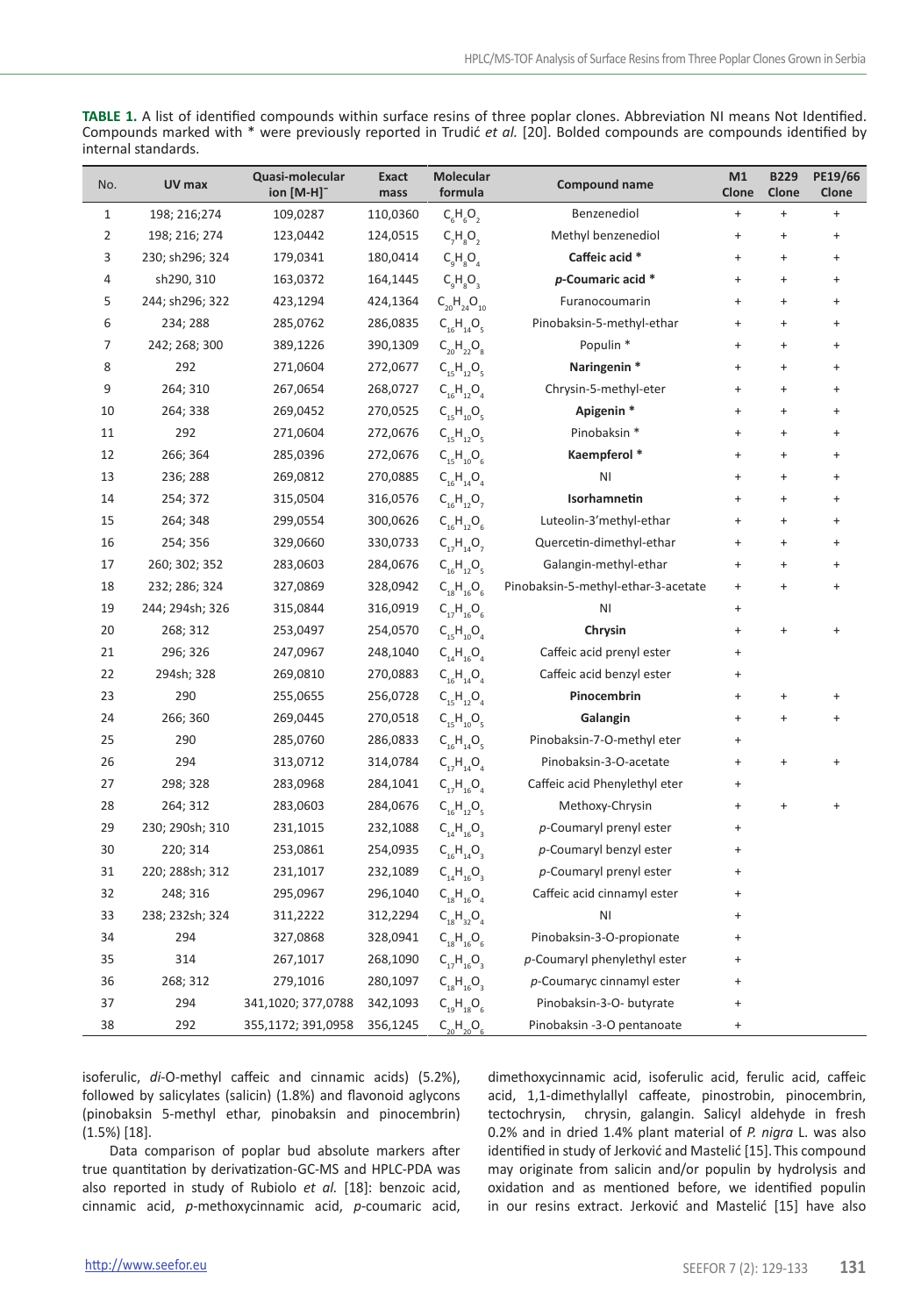

**FIGURE 1.** DAD chromatograms of identified resin compounds measured on 280 nm, 65 minutes. Peak numbers refer to those reported in Table 1.

reported prenyl alcohols with higher percentage (7.6%) in dried buds. Non-terpenes presented 9.8-13.5% of the total isolate. The gross compositions of non-terpenes were aliphatic and aromatic alcohols, carbonyl compounds and aliphatic acids. Benzyl alcohol and 2-phenylethanol were previously identified (ca. 0.2%) in the bud extract of *P. candicans* [19]. The analysis of the phenolic extract of Portuguese propolis allowed the detection of dihydroflavonols, flavones, flavanones and flavonols, either as a free form or their methylated/esterified forms [7]. In particular, it was possible to identify the aglycones forms of apigenin, pinobaksin, pinocembrin and chrysin, the esterified derivatives pinobaksin-3-O-acetate, pinobaksin-3-O-propionate, pinobaksin-2-O-butyrate or isobutyrate and pinobaksin-3-O-pentanoate or 2-methylbutyrate and the methylated derivatives pinobaksin-5-methyl-ethar, pinocembrin-5-methyl-ethar, chrysin-5-methyl-ethar, and chrysin-6-methyl-ethar. In propolis from temperate zones, the most frequently reported phenolic acids are caffeic acid, ferulic acid and the cinnamic acid [4]. We reported the following esters and ethar derivates: *p*-cinamyc cinamyl ester, pinobaksin-3-Obutyrate, pinobaksin-3-O pentanoate, pinobaksin-5-methylethar, luteolin-3-methyl-ethar, quercetin-dimethyl-ethar,

galangin-methyl-ethar, pinobaksin-5-methyl-ethar-3-acetate, caffeic acid prenyl ester, caffeic acid benzyl ester, pinobaksin-7-methyl-eter, pinobaksin-3-O-acetate, 2-phenylethyl caffeate, coumaril prenil ester, coumaril benzyl ester, coumaril prenil ester, caffeic acid cinnamyl ester, pinobaksin-3-O-propionate. Similarity with the chemical profile of *P. nigra* might indicate that some of those phenolic compounds and its ester might be common for the genus *Populus*, but further analysis within more *Populus* species is needed to confirm such hypothesis.

#### **CONCLUSIONS**

Direct assessment of antioxidant activity of resins is required through FRAP, DPPH, ORAC, ABTS, lipid peroxidation and other tests to screen its radical scavenging capacity and correlate it with quantity analysis of its bioactive compounds. In this case, 70% ethanol should be used as a common and nontoxic solvent for extraction. It is also possible that isomers can be present, although further NMR analysis must be performed.

The results presented in this study shows application in: